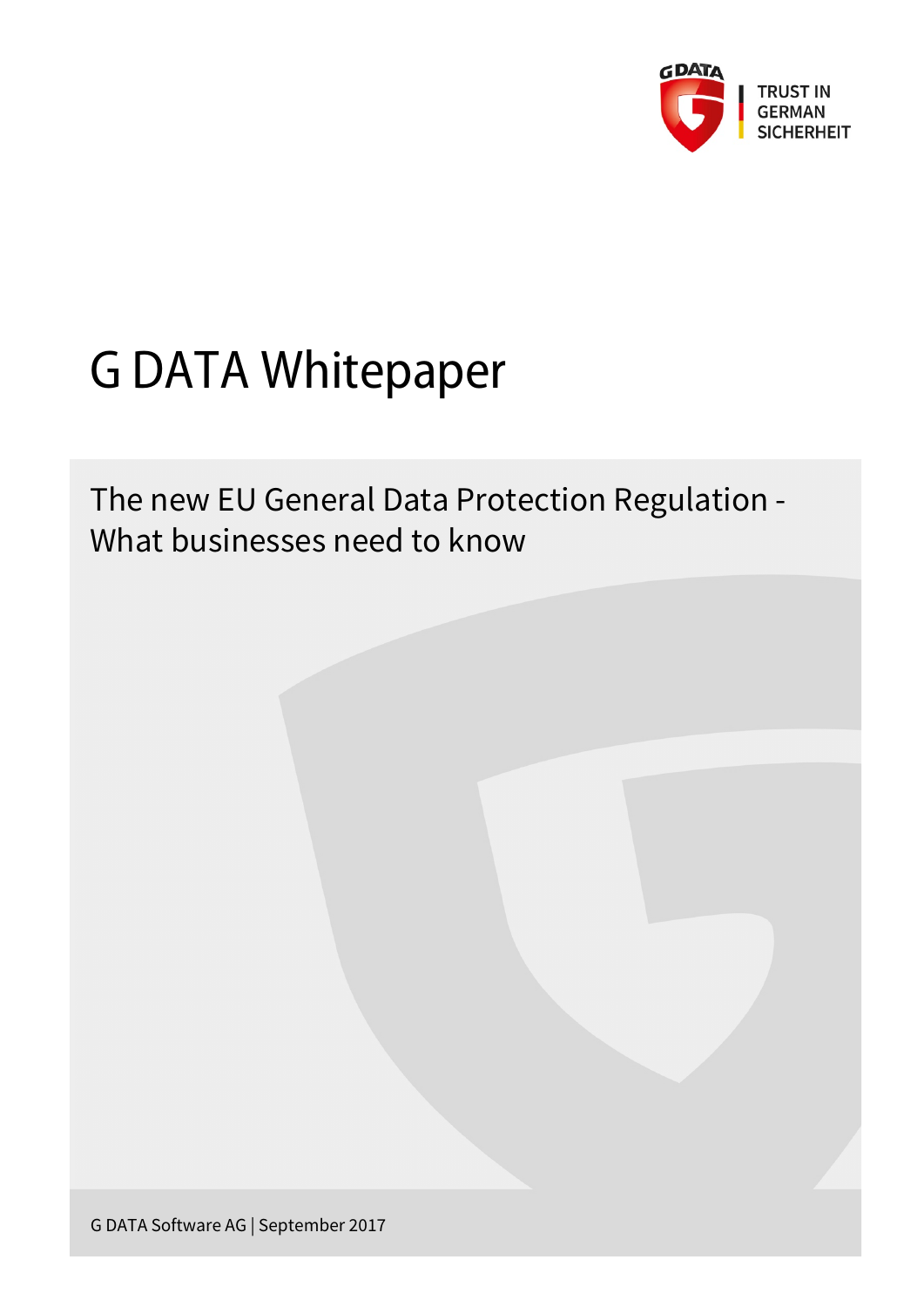# Introduction

Guaranteeing the privacy of personal data requires more than just a regional or national policy: the updated EU General Data Protection Regulation (GDPR) puts data protection on the agenda of companies across the European Union. Starting 25 May 2018 at the latest, businesses must comply with the new regulation with effective protection for their customer data. Non-compliance fines are higher than before, increasing the pressure. Companies must inform their employees and check workflows and tools in order to make sure that customer data are processed in accordance with the updated regulation. This leads to a number of measures that must be taken, many of which involve changes to IT infrastructure. This whitepaper lists the most important changes of the General Data Protection Regulation and shows the ways in which a comprehensive IT security solution can support GDPR compliance.

# 1. What is the EU General Data Protection Regulation?

The European Parliament adopted the EU General Data Protection Regulation (GDPR) in April 2016. The GDPR updates and unifies the various data protection regulations of EU member countries. Its goal is to guarantee the protection of personal data regarding the following principles $^1$  $^1$ :

- Lawfulness, fairness and transparency
- Purpose limitation
- Data minimization
- Accuracy
- Storage limitation
- Integrity and confidentiality

The regulation replaces the somewhat outdated Data Protection Directive (DPD), which was passed in 1995. Unlike the DPD, the GDPR is not "just" a policy, but an actual law. It does not need to be separately ratified by the EU member countries. This means it already went into effect on 24 May 2016. To make sure businesses have enough time to comply with the new law, a transitional period was decided upon. This period ends on 25 May 2018. Businesses must implement measures to meet the GDPR requirements before this date. If they do not do so, large fines may apply in the event of a data breach.

# 2. Which companies are affected by the GDPR?

The General Data Protection Regulation guarantees the protection of personal data. This means it applies to all companies that process personal data of natural persons in the EU. To clarify the type of data to which the law applies, Article 4 contains the following definition:

"For the purposes of this regulation, 'personal data' means any information relating to an identified or identifiable natural person ('data subject'); an identifiable natural person is

<span id="page-1-0"></span> $\overline{a}$ <sup>1</sup> See GDPR Article 5. The full text can be found at http://eur-lex.europa.eu/legal-content/EN/TXT/HTML/?uri=CELEX:32016R0679.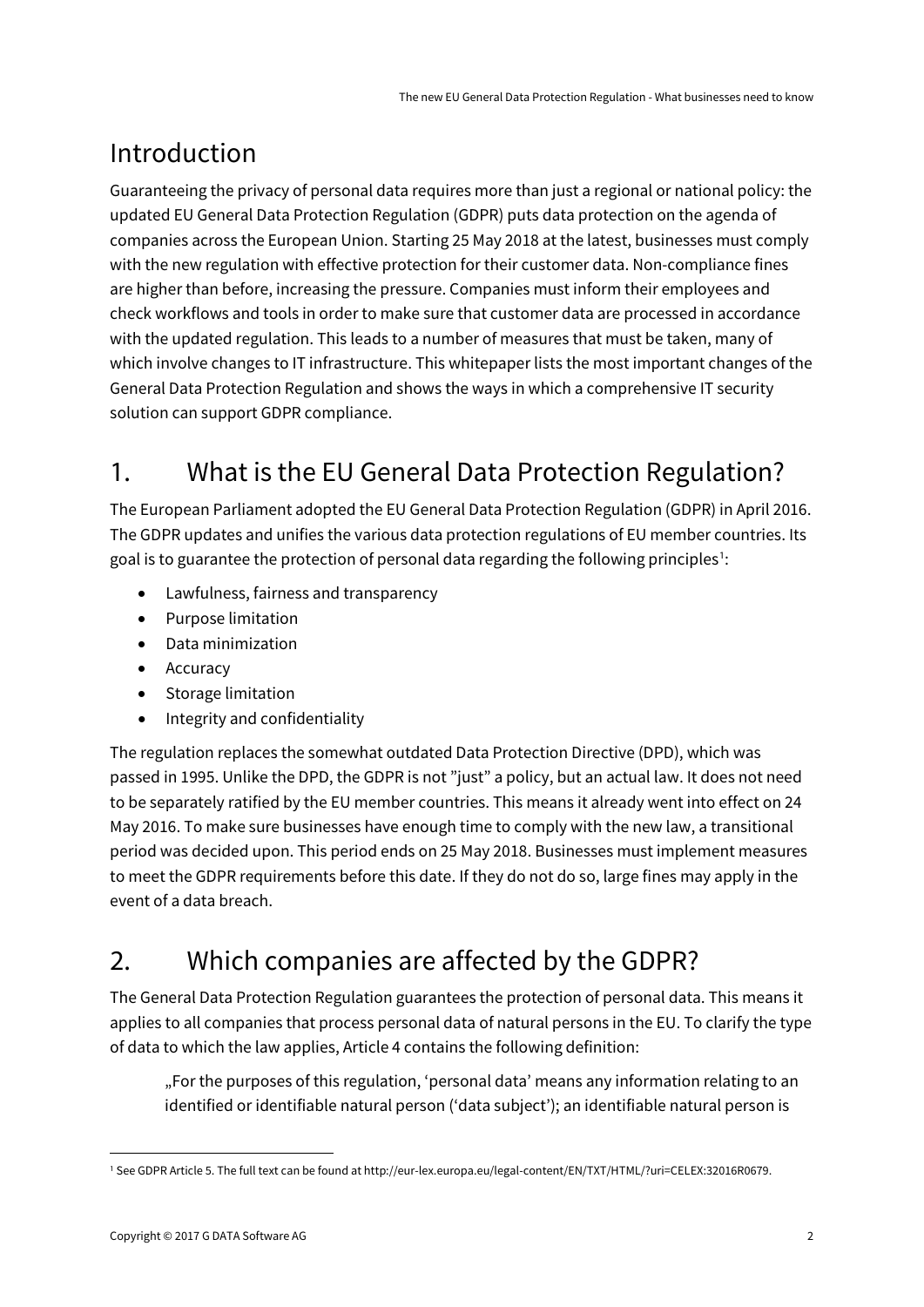one who can be identified, directly or indirectly, in particular by reference to an identifier such as a name, an identification number, location data, an online identifier or to one or more factors specific to the physical, physiological, genetic, mental, economic, cultural or social identity of that natural person."

This admittedly very broad definition includes many data types that are typically processed by businesses, such as names, addresses, e-mail addresses or IP addresses. In enterprise contexts, this often means customer data, such as those processed by CRM systems. But even data that are only collected for marketing purposes or data that are collected as a "by-product", such as IP addresses in a log file, are protected by the GDPR.

#### 3. What rights do customers have under the GDPR?

The GDPR describes measures that must be carried out by all businesses that process personal data. While many of the measures were already defined as part of the Data Protection Directive, some new ones were implemented, which means that even businesses that were compliant up until now may be affected. A short overview:

- Right to be forgotten: Customers have "the right to obtain (…) the erasure of personal data concerning him or her" (Article 17).
- Purpose and right to consent: These measures were already partly implemented in national data protection laws, but GDPR further specifies them. Every customer must be informed about the purpose for which the data are required in an "easily accessible form, using clear and plain language". Consent must be given voluntarily – businesses cannot demand consent based on other requirements (for example, consenting to receiving marketing in order to be able to finalize an order). These measures are specified in GDPR recitals 42 and 43.
- Rapid notification to the supervisory authority: "In the case of a personal data breach, the controller shall without undue delay and, where feasible, not later than 72 hours after having become aware of it, notify the personal data breach to the supervisory authority" (Article 33).
- Right to data portability: Customers have the right to receive personal data about them "in a structured, commonly used and machine-readable format" (Article 20).

The implementation of these requirements in enterprise workflows is not simple. For example, many requirements presuppose that business know exactly which personal data are stored where. This may be true for small firms with only a few IT systems, such as a central customer database. However, as soon as one considers data sources such as video surveillance in publicly accessible spaces or workflows that process data on cloud platforms (such as Salesforce), it becomes clear that many businesses process and store more personal data than they might be aware of. Many of these workflows may not even be within the direct sphere of influence of the company itself. There may also be ambiguity in cases where customers would like to erase data for which there are other (legal) storage requirements.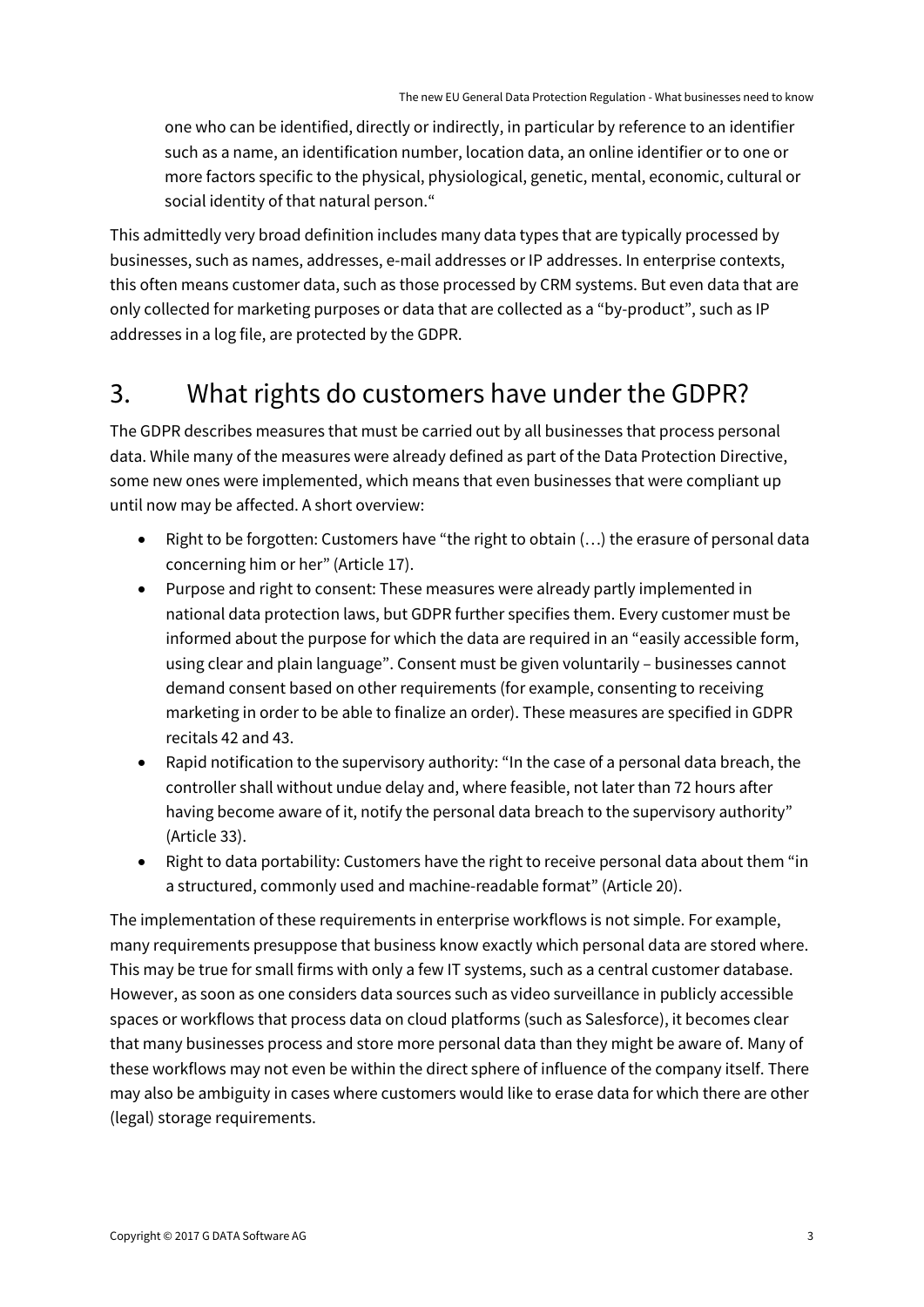## 4. What happens in case of GDPR non-compliance?

New customer rights are not the only concepts to be added to the GDPR: the regulation also defines a new structure of fines for businesses that wrongly implement GDPR regulations (or do not implement them at all). If a supervisory authority discovers a violation, it can impose an administrative fine, based on the severity of the case:

- Up to  $\epsilon$  20 million or 4% of the total worldwide annual turnover (whichever is higher)
- Up to  $\epsilon$  10 million or 2% of the total worldwide annual turnover (whichever is higher)

The first category includes cases where a business does not comply with the requirements from Article 17 (Right to be forgotten). The second category is meant for comparably small violations, such as an infringement of the notification requirements of Article 33 – but with a maximum fine of € 10 million or 2% of turnover, fines may still turn out to be significant. The fines are defined in Article 83 of the GDPR, which also mentions that the imposition of fines must be "effective, proportionate and dissuasive".

## 5. Countdown has started: what to do?

In spite of the increased fines and the rapidly approaching end of the transition period, many businesses have not yet implemented any measures. Gartner estimates that more than half the firms that are affected by GDPR will not have implemented all required measures by the end of [2](#page-3-0)018 $^2$ . Considering the large number of possible effects, it is advisable to focus on the most vital steps in order to comply.

#### 5.1. Appoint a Data Protection Officer

The first step is to appoint a Data Protection Officer (DPO). According to Article 37, this is mandatory for public authorities and public bodies that process personal data. For SMBs, designating an external DPO can be an option. The officer will be the official spokesperson for the company when communicating publicly or with the data protection authorities. Even firms that are not required to appoint a DPO may benefit from having one, for example in order to establish a single point of information for all internal and external questions about data protection.

#### 5.2. Identify points of focus

For every business, regardless of size, the following questions can be helpful to identify the points of focus for the implementation:

- Which GDPR-relevant data are being collected or processed?
- Are the data sufficiently protected? Is the technology state-of-the-art?
- Can data protection authorities be notified within 72 hours of detecting a data breach?
- Can customers request information about their data and/or can the data be deleted?

<span id="page-3-0"></span> $\overline{a}$ <sup>2</sup> Source: https://www.gartner.com/newsroom/id/3701117.